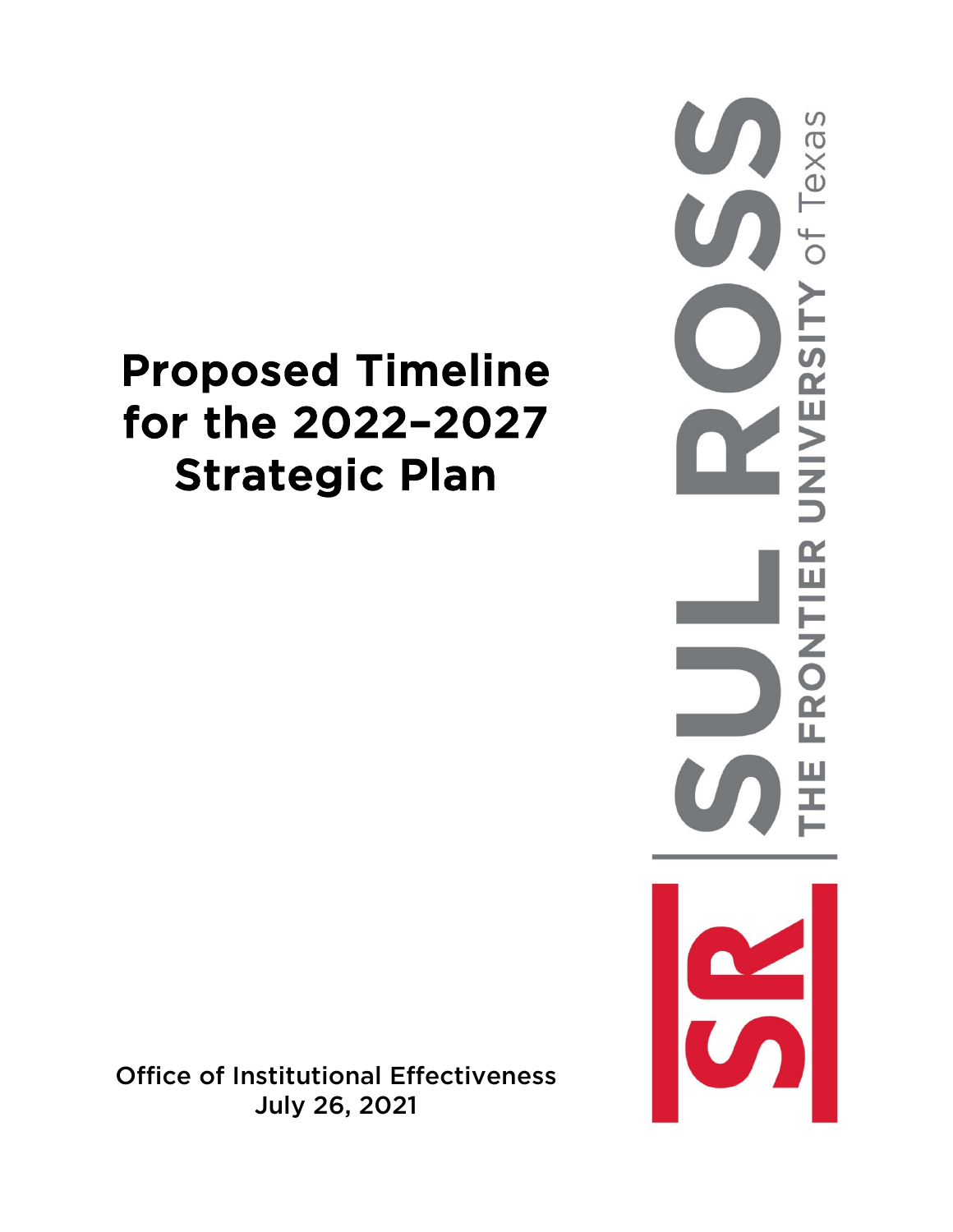| <b>Begin Date</b> | <b>End Date</b> | <b>Action</b>                                               |  |  |  |
|-------------------|-----------------|-------------------------------------------------------------|--|--|--|
| 8/2/21            | 8/20/21         | work on selecting committee                                 |  |  |  |
|                   |                 | announce committee and start of work on new strategic plan  |  |  |  |
|                   | 8/23/21         | and new mission statement at Faculty and Staff meeting      |  |  |  |
|                   |                 | organizational committee meeting to review previous         |  |  |  |
|                   | 8/27/21         | strategic plan and discuss new goals for new strategic plan |  |  |  |
| 8/30/21           | 9/17/21         | information collection for new mission statement            |  |  |  |
| 9/20/21           | 10/1/21         | develop new mission statement                               |  |  |  |
| 10/4/21           | 12/22/21        | information collection for new goals                        |  |  |  |
|                   | <b>TBD</b>      | September monthly committee meeting                         |  |  |  |
|                   | <b>TBD</b>      | October monthly committee meeting                           |  |  |  |
|                   | <b>TBD</b>      | November monthly committee meeting                          |  |  |  |
|                   | <b>TBD</b>      | December monthly committee meeting                          |  |  |  |
|                   |                 | develop new objectives, new strategies, and new targets for |  |  |  |
| 1/3/22            | 4/8/22          | new goals                                                   |  |  |  |
|                   | <b>TBD</b>      | January monthly committee meeting                           |  |  |  |
|                   | <b>TBD</b>      | February monthly committee meeting                          |  |  |  |
|                   | <b>TBD</b>      | March monthly committee meeting                             |  |  |  |
|                   | <b>TBD</b>      | April monthly committee meeting                             |  |  |  |
| 4/11/22           | 4/29/22         | work on draft of new strategic plan                         |  |  |  |
|                   | 5/2/22          | final draft of new strategic plan due to President Gallego  |  |  |  |
|                   |                 | finalize new strategic plan and assemble new strategic plan |  |  |  |
| 5/3/22            | 6/30/22         | booklet                                                     |  |  |  |
|                   |                 | send new strategic plan booklet to Board of Regents for     |  |  |  |
|                   | 7/1/22          | review                                                      |  |  |  |
| 8/11/22           | 8/12/22         | receive Board of Regents approval at August meeting         |  |  |  |

Table 1: Proposed Timeline

## Table 2: Proposed Committee Makeup

| <b>Description</b>            | <b>Employee</b> |
|-------------------------------|-----------------|
| <b>Committee Chair</b>        |                 |
| Alpine Academic 1             |                 |
| Alpine Academic 2             |                 |
| Alpine Academic 3             |                 |
| Alpine Academic 4             |                 |
| Alpine Administrative/Staff 1 |                 |
| Alpine Administrative/Staff 2 |                 |
| Alpine Administrative/Staff 3 |                 |
| Alpine Administrative/Staff 4 |                 |
| <b>RGC Academic 1</b>         |                 |
| <b>RGC Academic 2</b>         |                 |
| RGC Administrative/Staff 1    |                 |
| RGC Administrative/Staff 2    |                 |

# Table 3: Proposed Strategic Plan Breakdown

| <b>Item</b>     | <b>Number</b> | <b>Comments</b>                                          |
|-----------------|---------------|----------------------------------------------------------|
| Goal            |               | from President Gallego's suggestions and committee input |
| Objective       | 15            | 3 per goal                                               |
| Strategy/Target | 45            | 3 per objective                                          |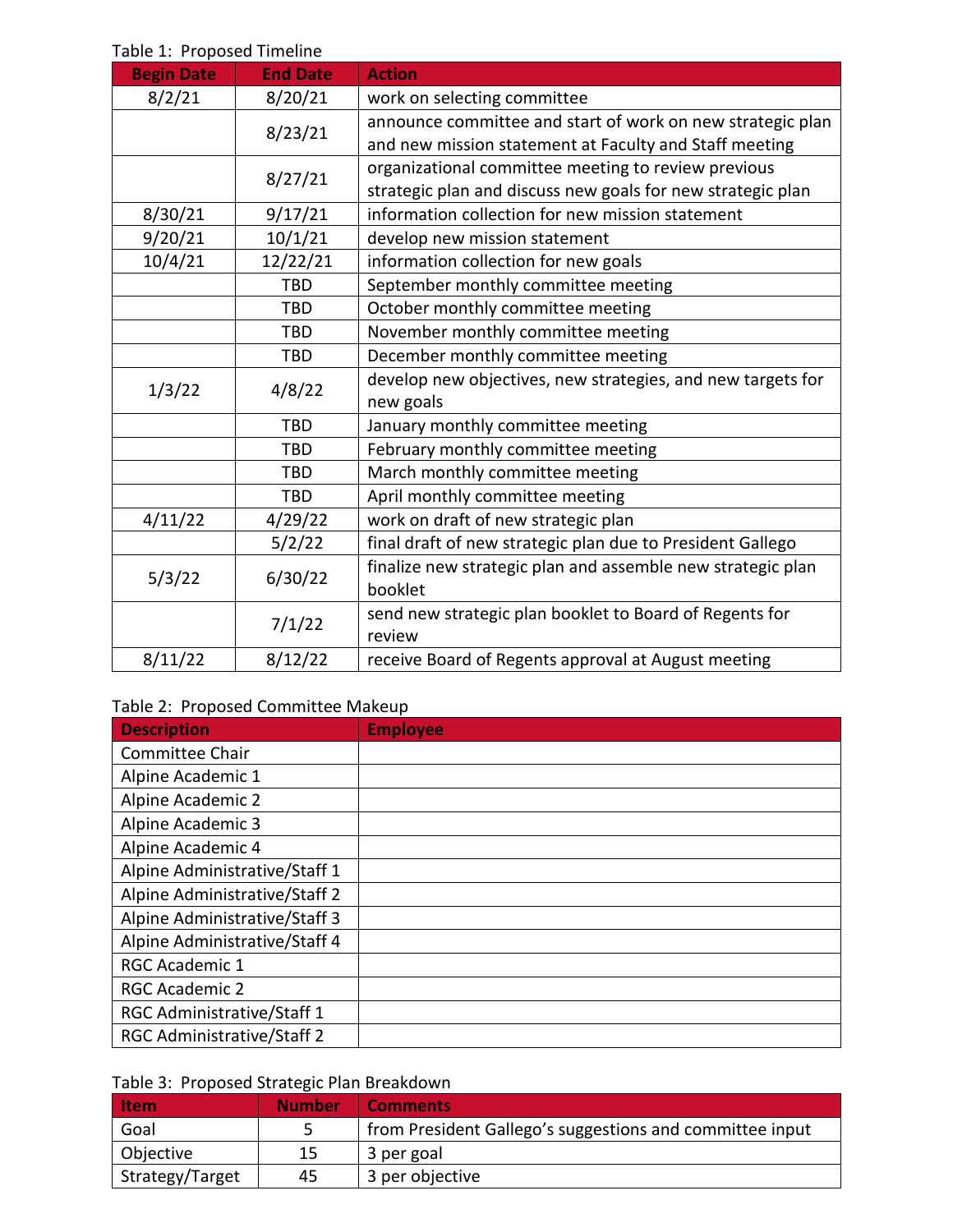## **July 2021**

|    |    | 6  |    | 8  | 9  | 10 |
|----|----|----|----|----|----|----|
| 11 | 12 | 13 | 14 | 15 | 16 | 17 |
| 18 | 19 | 20 | 21 | 22 | 23 | 24 |
| 25 | 26 | 27 | 28 | 29 | 30 | 31 |

| August 2021 |    |    |    |    |    |    |  |  |  |  |  |
|-------------|----|----|----|----|----|----|--|--|--|--|--|
|             |    | 3  |    | 5  | b  |    |  |  |  |  |  |
| 8           | 9  | 10 | 11 | 12 | 13 | 14 |  |  |  |  |  |
| 15          | 16 | 17 | 18 | 19 | 20 | 21 |  |  |  |  |  |
| 22          | 23 | 24 | 25 | 26 | 27 | 28 |  |  |  |  |  |
| 29          | 20 | 31 |    |    |    |    |  |  |  |  |  |

## **September 2021**

|             |    |    |    |    | З  |    |
|-------------|----|----|----|----|----|----|
| $\mathbf b$ | b  |    | 8  |    | 10 | 11 |
| 12          | 13 | 14 | 15 | 16 | 17 | 18 |
| 19          | 20 | 21 | 22 | 23 | 24 | 25 |
| 26          | 27 | 28 | 29 | 30 |    |    |

### **October 2021**

| 3  |    | 5  |    |    | 8  |    |
|----|----|----|----|----|----|----|
| 10 | 11 | 12 | 13 | 14 | 15 | 16 |
| 17 | 18 | 19 | 20 | 21 | 22 | 23 |
| 24 | 25 | 26 | 27 | 28 | 29 | 30 |
| 31 |    |    |    |    |    |    |

#### **November 2021**

|    |                 |    | 10 | 11 | 12 | 13 |
|----|-----------------|----|----|----|----|----|
| 14 | 15              | 16 | 17 | 18 | 19 | 20 |
| 21 | 22              | 23 | 24 | 25 | 26 | 27 |
| 28 | 29 <sub>1</sub> | 30 |    |    |    |    |

## **December 2021**

|    |    |    |    |    | 10 | 11 |
|----|----|----|----|----|----|----|
| 12 | 13 | 14 | 15 | 16 | 17 | 18 |
| 19 | 20 | 21 | 22 | 23 | 24 | 25 |
| 26 | 27 | 28 | 29 | 30 | 31 |    |

# **January 2022**

|    | 3  |    |    | 6  |    |    |
|----|----|----|----|----|----|----|
| 9  | 10 | 11 | 12 | 13 | 14 | 15 |
| 16 | 17 | 18 | 19 | 20 | 21 | 22 |
| 23 | 24 | 25 | 26 | 27 | 28 | 29 |
| 30 | 31 |    |    |    |    |    |

| February 2022 |    |    |    |    |    |    |  |  |  |
|---------------|----|----|----|----|----|----|--|--|--|
|               |    |    |    |    |    |    |  |  |  |
| h             |    |    |    | 10 | 11 | 12 |  |  |  |
| 13            | 14 | 15 | 16 | 17 | 18 | 19 |  |  |  |
| 20            | 21 | 22 | 23 | 24 | 25 | 26 |  |  |  |
| 27            | 28 |    |    |    |    |    |  |  |  |

| <b>March 2022</b> |    |    |    |    |    |    |  |  |  |  |
|-------------------|----|----|----|----|----|----|--|--|--|--|
| 3                 |    |    |    |    |    |    |  |  |  |  |
| n                 |    | 8  |    | 10 | 11 | 12 |  |  |  |  |
| 13                | 14 | 15 | 16 | 17 | 18 | 19 |  |  |  |  |
| 20                | 21 | 22 | 23 | 24 | 25 | 26 |  |  |  |  |
| 27                | 28 | 29 | 30 | 31 |    |    |  |  |  |  |

## **April 2022**

| $\overline{3}$ |    |    |    |    | 8  | q  |
|----------------|----|----|----|----|----|----|
| 10             | 11 | 12 | 13 | 14 | 15 | 16 |
| 17             | 18 | 19 | 20 | 21 | 22 | 23 |
| 24             | 25 | 26 | 27 | 28 | 29 | 30 |

| work on selecting committee             |
|-----------------------------------------|
| announce committee and start of work    |
| on new strategic plan and new mission   |
| statement at Faculty and Staff meeting  |
| organizational committee meeting        |
| information collection for new mission  |
| statement                               |
| develop new mission statement           |
| information collection for new goals    |
| develop new objectives, new strategies, |
| and new targets for new goals           |
| work on draft of new strategic plan     |